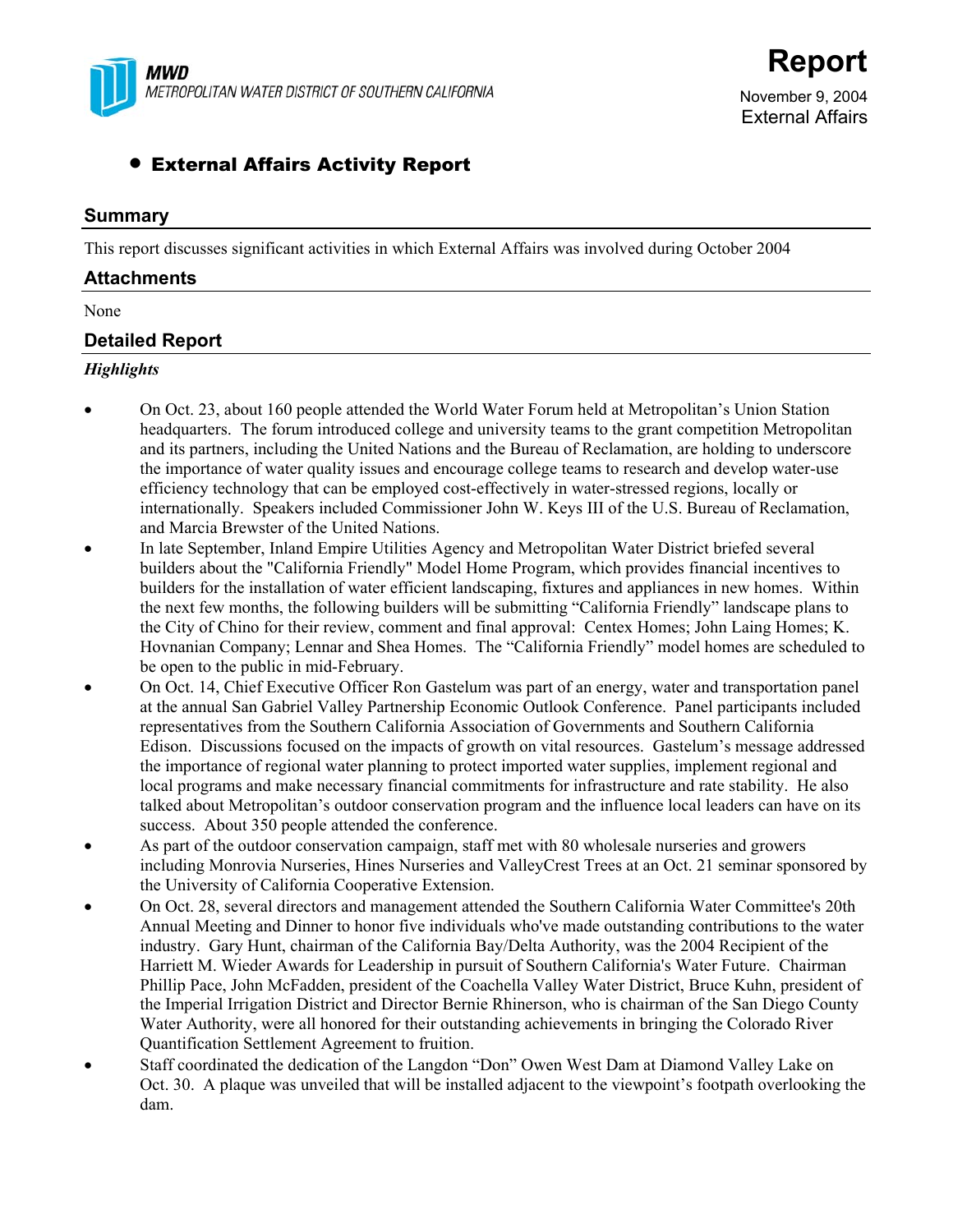# *Media, Outdoor Conservation Outreach, Publications, Web, Video*

- The Family of Southern California Water Agencies was lead sponsor at the 2004 Pacific Horticulture Symposium "Gardening Under Mediterranean Skies" on Oct. 1 at Los Angeles Arboretum. More than 250 people attended.
- Native and California Friendly plants were featured at the World's Greatest Garden Sale at Del Mar Fairgrounds on Oct. 8.
- As part of the continuing outdoor conservation campaign, Metropolitan and its member agencies sponsored a "Native Plants Made Easy" class at all 34 Armstrong Garden Center locations in Southern California on Oct. 16. Approximately 15-20 people attended each class and received water conservation materials including the Heritage Gardening Guide CD.
- Native plant and conservation material giveaways were held at 13 grocery and specialty food chains, including Gelson's, Whole Foods, and Bristol Farms, throughout Southern California on Oct. 16 and 23.
- Interviews and segments on the need for outdoor water conservation ran on the following media outlets: nationally syndicated Nick Federoff's All Things Green and San Diego radio stations KSON, KPOP and KOGO.
- Two email blasts went to 100,000 registered users of latimes.com; one email blast was delivered to more than 5,000 SignOnSanDiego.com readers interested in home and garden information.
- *Straight from the Tap*, the outdoor conservation campaign, a speech explaining the MWD business plan to employees, internal communications materials and the Lord of the Streams movie on the MWD Website all are finalists in the Public Relations Society of America's Los Angeles 2004 competition.
- Editing has begun on *Straight from the Tap*'s latest episode featuring a member agency manager's California Friendly front and backyard garden makeover. The second half of the program also includes a step-by-step demonstration of how viewers can plan, plant and care for a California Friendly garden in their own homes. Episode copies will be made available to directors, member agency managers, statewide cable stations, nursery retailers, and also be featured on bewaterwise.com as well as www.mwdh2o.com.
- Metropolitan's new Waterwise Living brochure full of conservation tips for the house and home has been translated and printed in Spanish. Up to 5,000 copies will soon be available for distribution.
- The October issue of Metrospectives was mailed and e-mailed.
- Staff coordinated a CALFED editorial board briefing at the Long Beach Press-Telegram for Kevin Wattier, general manager of Long Beach Municipal Water Department, and Metropolitan's Adán Ortega and Randall Neudeck.
- Staff wrote and distributed a press release about the election of the new board chairman, and arranged several media interviews with him.
- Staff provided updates to all district Web sites, including redesigning the Ethics Web pages.
- There were 19,500 visitors to Metropolitan's Internet Web site; 13,950 visitors to Bewaterwise.com; 20,700 visitors to DVLake.com; 1,900 visitors to the *People.Interactive* magazine; 1,050 visitors to *Aqueduct* magazine; 20 visitors to the Member Agency site; 25 visitors to the Board of Directors site; 475 visitors to the Ethics area; 20 visitors to the Water Quality Reports site and 500 visitors to the *Straight from the Tap* site.

## *Community Outreach, Education and Customer Service*

- Staff prepared the Metropolitan organizational membership summary for [Web site posting].
- In conjunction with Information Technology, provided training for all Group budget coordinators for the newly created organizational membership information system.
- Staff participated in exhibits at the Beverly Hills Safety Expo, the Upper San Gabriel Valley Municipal Water District Water Fest and, in conjunction with Business Outreach, the Latino Business EXPO at the Los Angeles Convention Center.
- Staff participated in the Long Beach Unified School District's "Principal For a Day" program.
- Staff coordinated the Office of the Education Master Plan forum on Oct. 7 at Metropolitan's Union Station Headquarters. The Master Plan, which is being promoted throughout the state, proposes that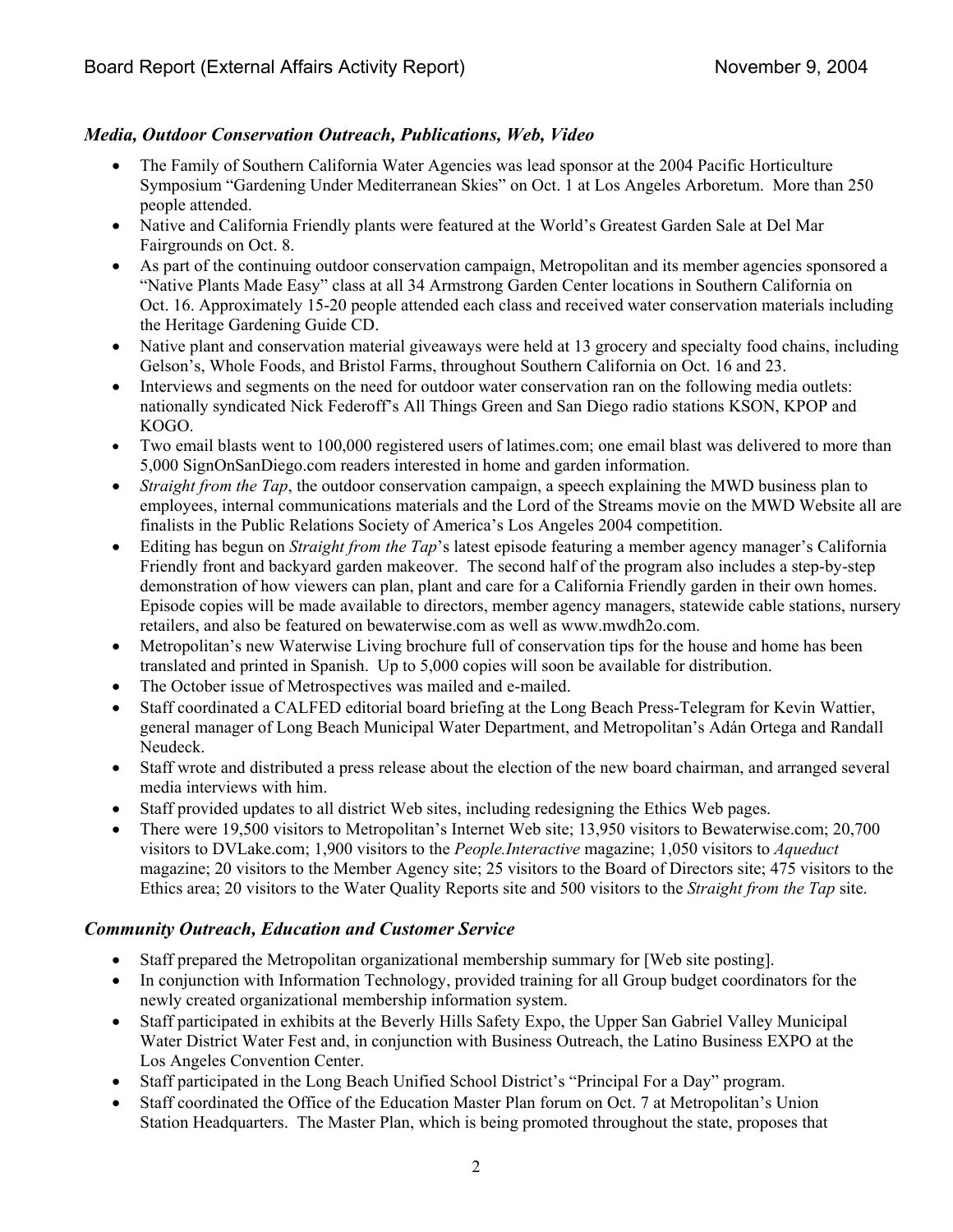California schools should provide a qualified teacher for every student, a rigorous curriculum that prepares students for college and career options, simplified goals-based funding and system-wide accountability at all levels. CEO Ron Gastelum gave the opening speech.

- Staff participated in the Water Education Foundation's tour of Metropolitan facilities on Oct. 8. Presentation included Southern California's broadened water portfolio and reinvestment initiative, Diamond Valley Lake, the State Water Project delivery system and water efficient landscaping and public education.
- Staff conducted business outreach networking efforts by attending events and meetings with various organizations and representatives including: Irvine Chamber of Commerce, Inland Empire Career and Job Fair, Huntington Beach Chamber of Commerce, Riverside Chamber of Commerce, Latin Business Association Expo, Anaheim Mayor's Breakfast, Long Beach Chamber of Commerce, National Association of Women Business Owners-Orange County, Filipino American Chamber of Commerce of Orange County, Women Network, and National Latina Business Women's Association.
- Staff implemented an electronic survey on the member agency Web site.
- Staff assisted Water System Operations by participating in a meeting with the City of Yorba Linda regarding an improvement project at the Diemer plant and a meeting with the City of Los Angeles about the West Valley Feeder project and conducting door-to-door outreach with the affected residents.
- Staff provided training for 122 K-12 teachers in Los Angeles, Orange and San Diego counties.
- Metropolitan hosted 149 students on field trips in October.
- Staff conducted a refresher for the education docents at Diamond Valley Lake, including clarifying the connection between the activities at the lake and the state's Science and History-Social Science standards.
- Staff met with Hemet's West Valley High School science department chairman to discuss developing a collaborative science field study program.
- In October, there were 4,639 visitors to the Clayton Record Viewpoint and 1,611 visitors to the DVL Visitor Center.
- In October, staff conducted DVL inspection trips for directors Kwan, Peterson and Bannister; State Water Project inspection trips for directors Hansen, Grandsen, Hall and Farrar; CRA inspection trips for directors Pocklington and Parker; an inspection trip to Diemer for Director Coughran; an agricultural inspection trip for Director Dick; a CRA inspection trip for secondary teachers; and the second CRA inspection trip for 24 employees.
- Revisions of the student booklet and teacher guide for the sixth grade education program have been completed and field-testing of the new material is scheduled to begin the second week of November.

### *Legislation and Government Relations*

### *Federal*

- During the first half of the month, staff worked on grass-roots efforts that generated several letters to the President urging him to sign HR 2828 to reauthorize CALFED.
- On Oct. 13, staff met with Guillermo Gonzales, district manager for U.S. Senator Dianne Feinstein (D-Calif.), to express thanks for her efforts to get CALFED reauthorization legislation passed.

### *State*

- Tim Quinn and Kathy Cole updated Orange County business leaders about CALFED financing and the legislative status of HR 2828.
- On Oct. 12, Kathy received an award from the American Water Works Association (California-Nevada Section) for her work on AB 2528 (Lowenthal), which is the measure sponsored by Metropolitan and several member agencies to improve statutes pertaining to water quality terminology.
- On Oct. 12, Kathy presented a legislative update to the board of the Las Virgenes Municipal Water District.